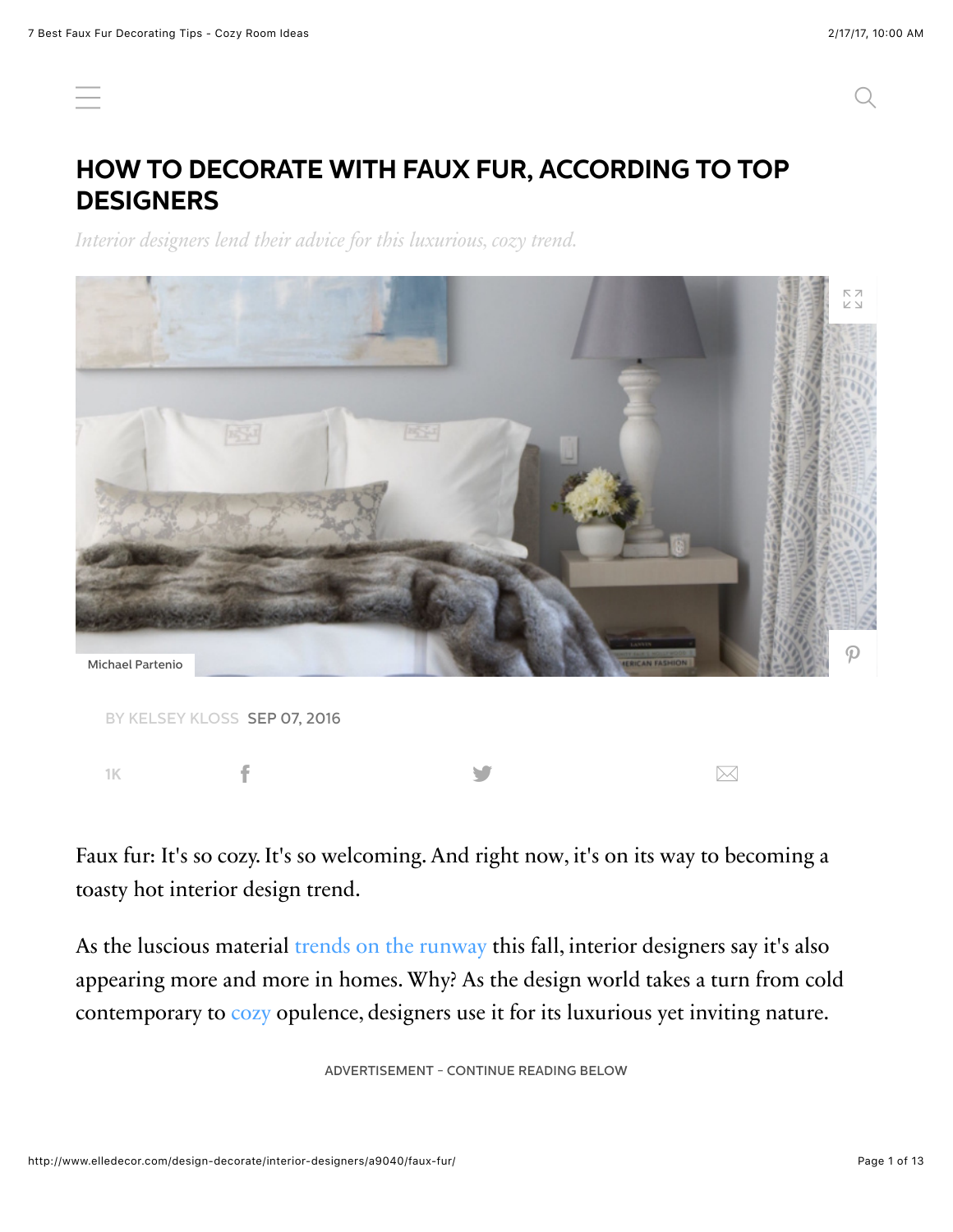"We're returning to slightly more luxurious interiors, with home decor that feels really great and also looks great," says [Erin Gates](http://www.elementsofstyleblog.com/portfolio), Boston-based interior designer and author of [Elements of Style.](https://www.amazon.com/Elements-Style-Designing-Home-Life/dp/1476744874/ref=sr_1_2?s=books&ie=UTF8&qid=1472688517&sr=1-2&keywords=elements+of+style&tag=elledecor_auto-append-20&ascsubtag=elledecor.article.9040) "For a long time, the style was very streamlined, modern and on the colder side, but people are starting to want their homes to feel as comfortable as possible."

Naturally, faux fur also appeals to home decorators who want to stay animal-friendly.

"Even if it's not real fur, all that texture and softness is a really rich texture to use in the home," says Gates. "It adds an err of opulence."

But, don't start searching for all things furry just yet. Read on for interior designers' top tips when it comes to adding a bit of faux fir glam to your home.



Sarah Winchester

*Designed by Erin Gates.*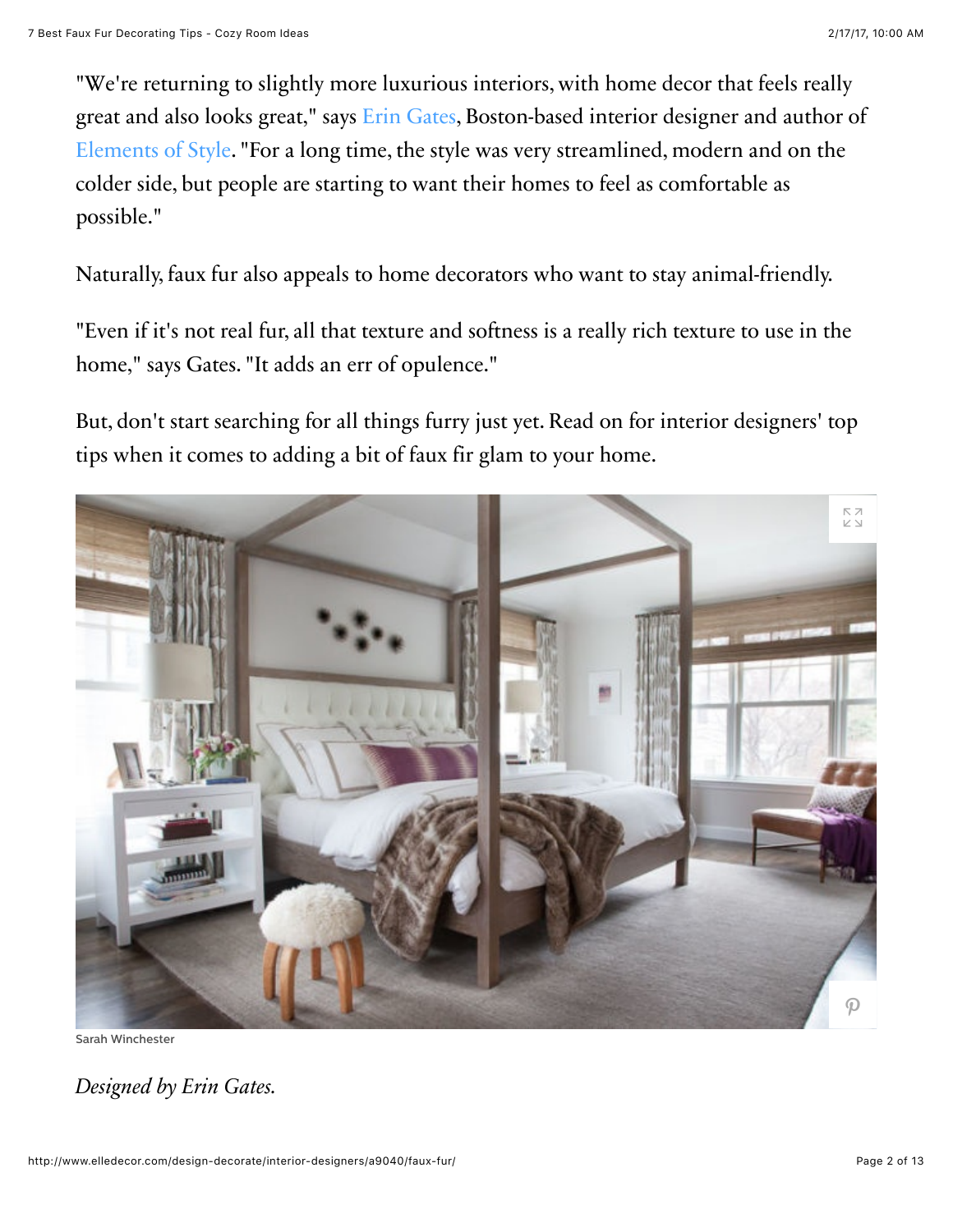## 1. Add It To A Space That Needs Texture

Interior designers typically add faux fur to a neat and tidy space when they want it to be just a tad cozier or more inviting.

"When we use faux fur, we're looking for some really luscious texture in the room," says Gates. "If you look at a space and everything is neat, tidy and clean, you want something that's sumptuous and cozy. It'll really elevate the space."

ADVERTISEMENT - CONTINUE READING BELOW

This texture can come in the form of a simple faux fur pillow, rug or throw.

### 2. Limit It To One Or Two Items 2. Limit It To One Or Two Items

On the note of a faux fur throw pillow, rug or throw, take note: You get to choose one or two. Not all three.

"It's definitely possible to go overboard with faux fur, so try to limit it to one or two items strategically placed in a room," says Gates. "Otherwise, it starts looking like you live in Antarctica and you went overboard with a trend. Just a touch of it is sophisticated."

When in doubt, go with less, adds Jessica McClendon, Los Angeles-based interior designer and founder of [Glamour Nest.](http://glamournest.com/)

"I always say less is more when it comes to faux fur," says McClendon. "It's a very fine line before it gets to be a rockstar crazy type of look. Throw just one pillow on your sofa to add texture, without being too heavy or too rustic."

### 3. Look At The Tone And Fur Length

As with any interior design purchase, it's important to research what companies in your area sell the highest quality faux fur, and to inspect it yourself before buying.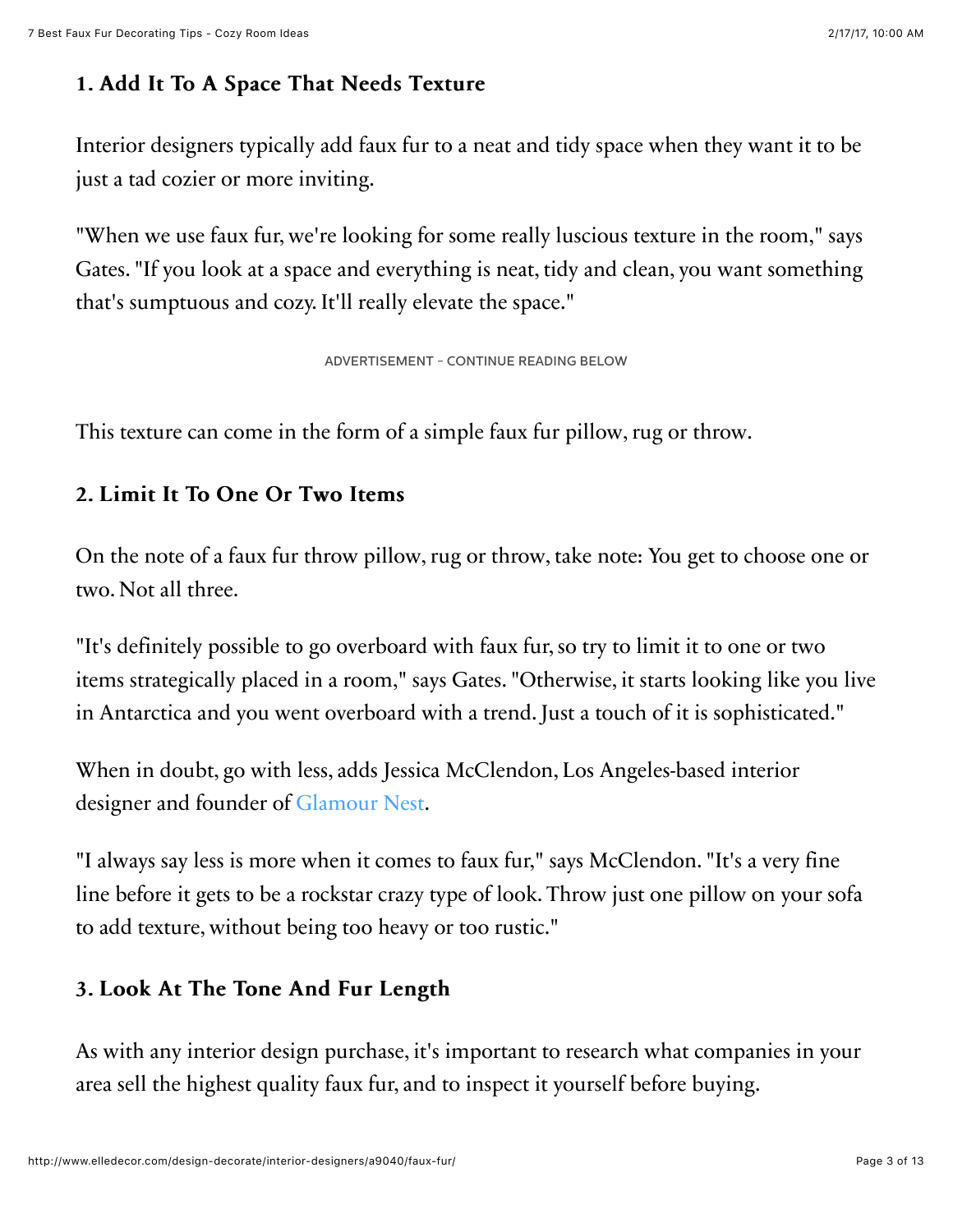"Look for items that have longer hair, so it doesn't look fake," says McClendon. "I also look for a lot of variation in tone, so items that aren't just a flat gray or a flat white, but that really have a rich tonal variety."

And remember: If you're looking for light-colored faux fur, creamy hues will always look more natural than stark white.



Courtesy of Jessica McClendon

*Designed by Jessica McClendon.*

### 4.. Go Lighter For Longevity 4.. Go Lighter For

If you live in a climate that is warm year-round, or simply don't want to change out your faux fur décor once spring and summer arrive, opt for a lighter color.

ADVERTISEMENT - CONTINUE READING BELOW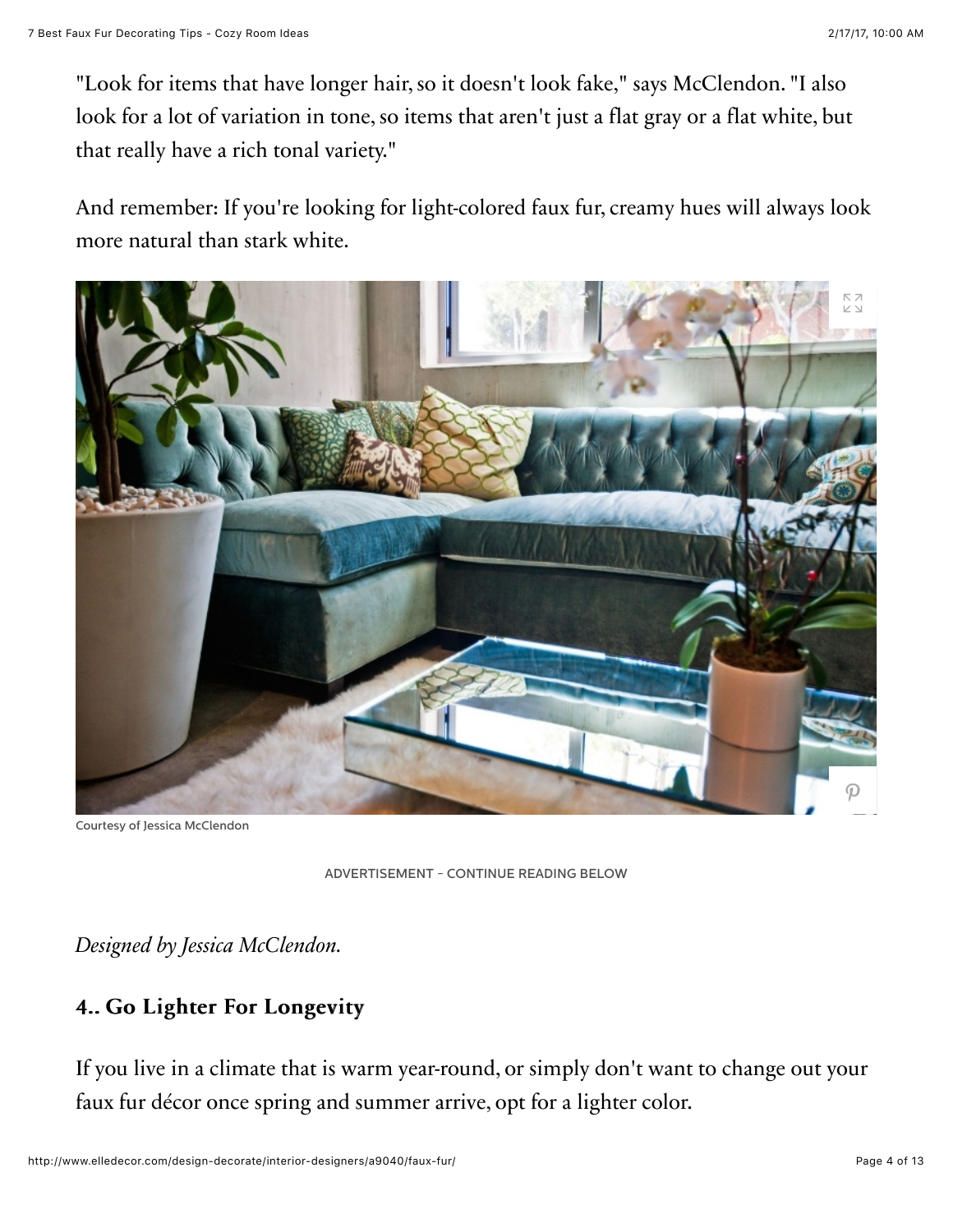"Faux fur can really be year-round when it's in the right colors, like grays, creams and lighter tans," says Gates. "Darker, warmer tones tend to lean more toward winter and fall."

Lighter colors also blend with a wider variety of color schemes, adds McClendon.

"Whites and creams mix really well with more modern colors, like navy and pink, or even with a bohemian scheme," she says.

### 5. Pair It With The Right Materials

Faux fur is especially adept at making a cool, [modern space](http://www.elledecor.com/design-decorate/room-ideas/how-to/g3134/modern-kitchen/) cozier.

"It's really fun to pair opposites," says McClendon. "So if you have an overly modern space, throw a little faux fur on, say, the wire chairs to give it that juxtaposition of contemporary with an inviting element. It makes it feel less cold."

Faux fur also pairs well with a variety of materials, ranging from silks to velvets to heavy wool.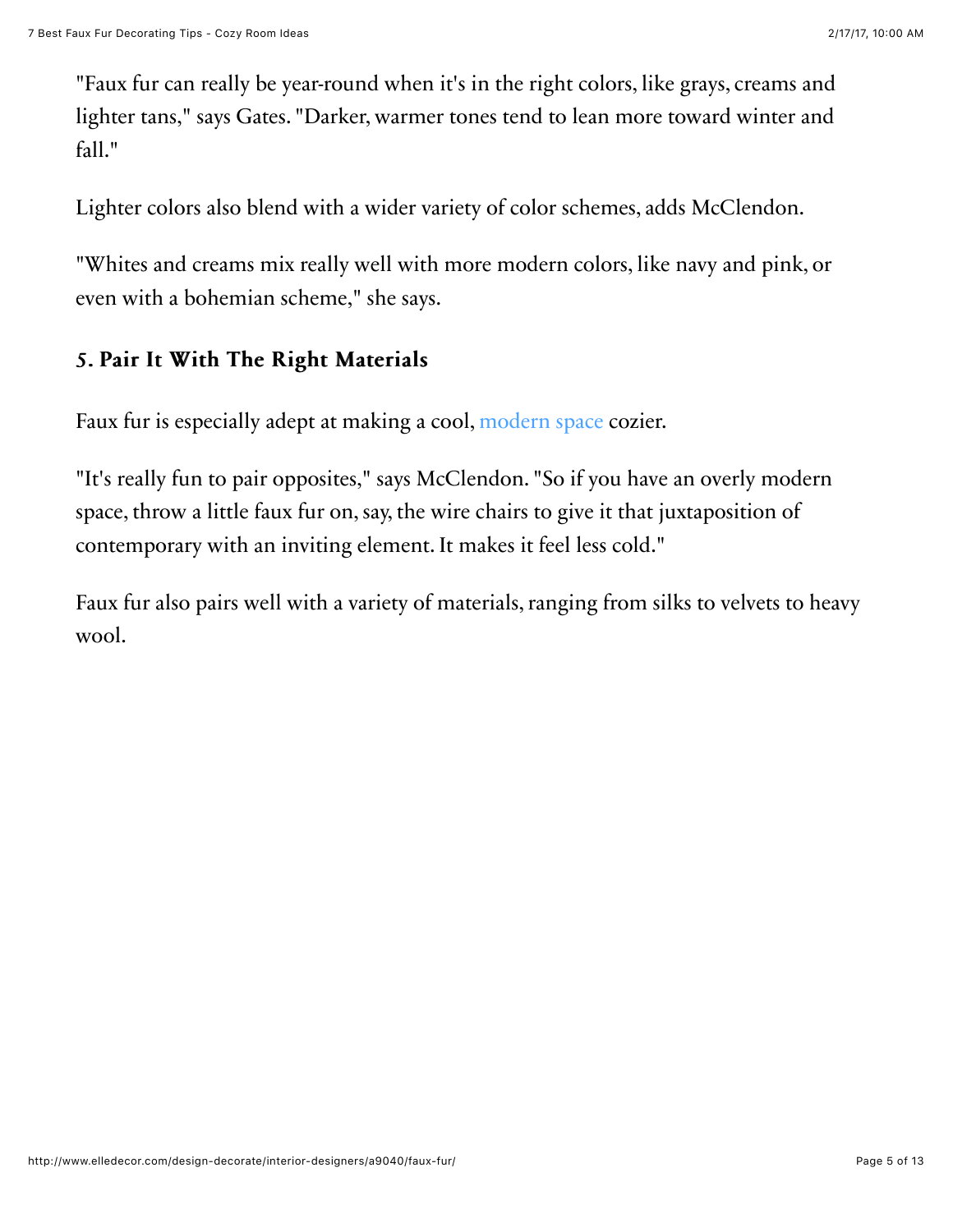Michael J. Lee

ADVERTISEMENT - CONTINUE READING BELOW

*Designed by Erin Gates.*

### 6. Start With The Bedroom

 $\mathcal{P}$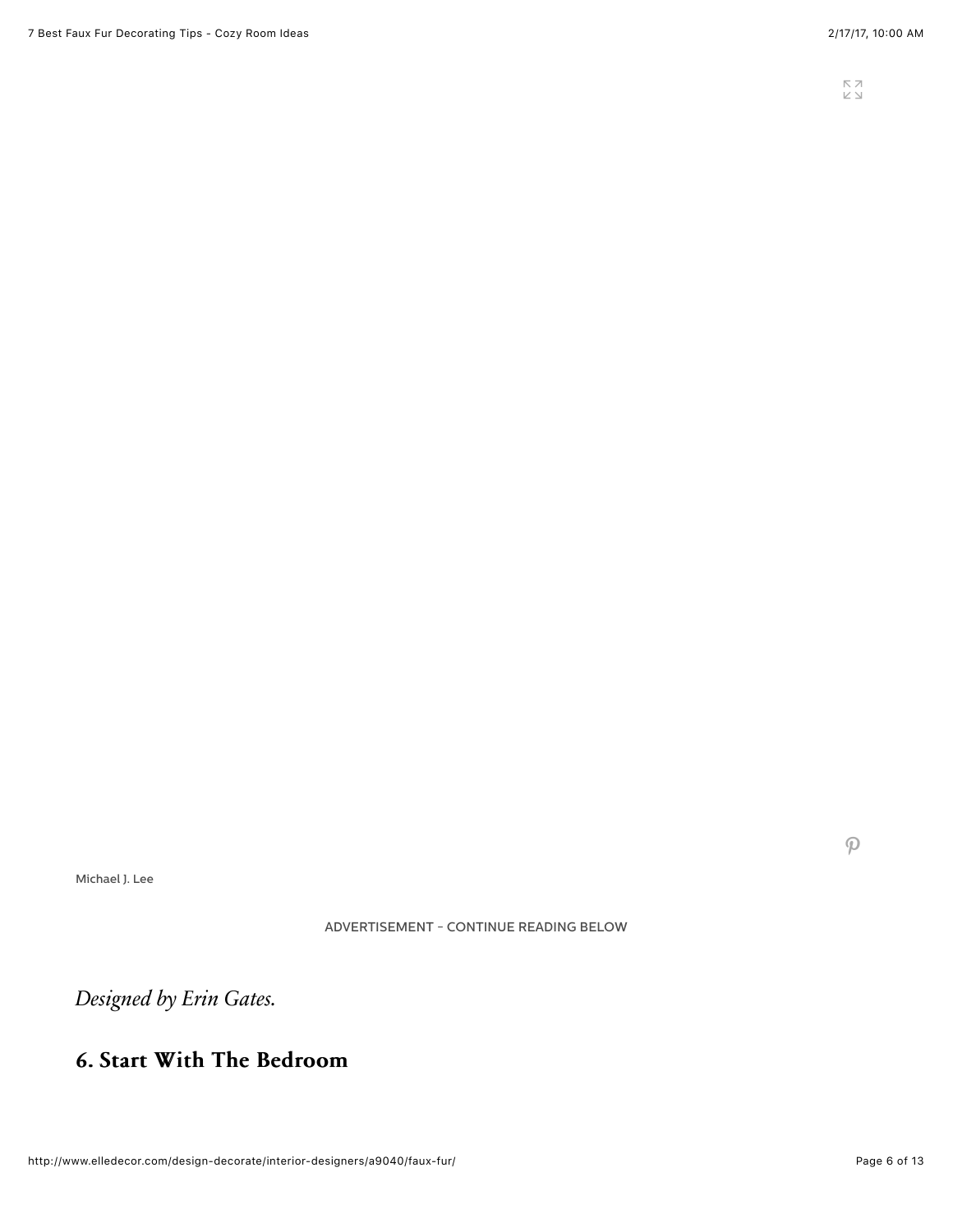"The best room to use faux fur in is the bedroom for sure, because it's so cozy," says Gates. "The second would be the living room, because it's so nice to cuddle up with on a sofa. Plus, if you have pets, they love curling up on that faux fur, too."

However, don't be afraid to incorporate faux fur into more formal spaces to add a bit of warmth. White faux fur on a chair in [an office,](http://www.elledecor.com/design-decorate/a7673/whats-up-moms-los-angeles-office/) for example, can warm the space and reflect light in a strategic way without diminishing the formality of the room.

### 7. Place Faux Fur Somewhere People Can Touch It

The appeal of faux fur is in its blend of opulence and coziness, and its ability to make a room more engaging.

"Faux fur encourages engagement in a space," says Gates. "Most people are tactile, so having something in your space that's soft is appealing and makes people want to go into the room and touch it."

For this reason, keep faux fur in easy-to-reach places, whether it's a fluffy [rug](http://www.elledecor.com/design-decorate/room-ideas/tips/g884/living-room-rugs/) in a hightraffic part of the room or a blanket within easy reach.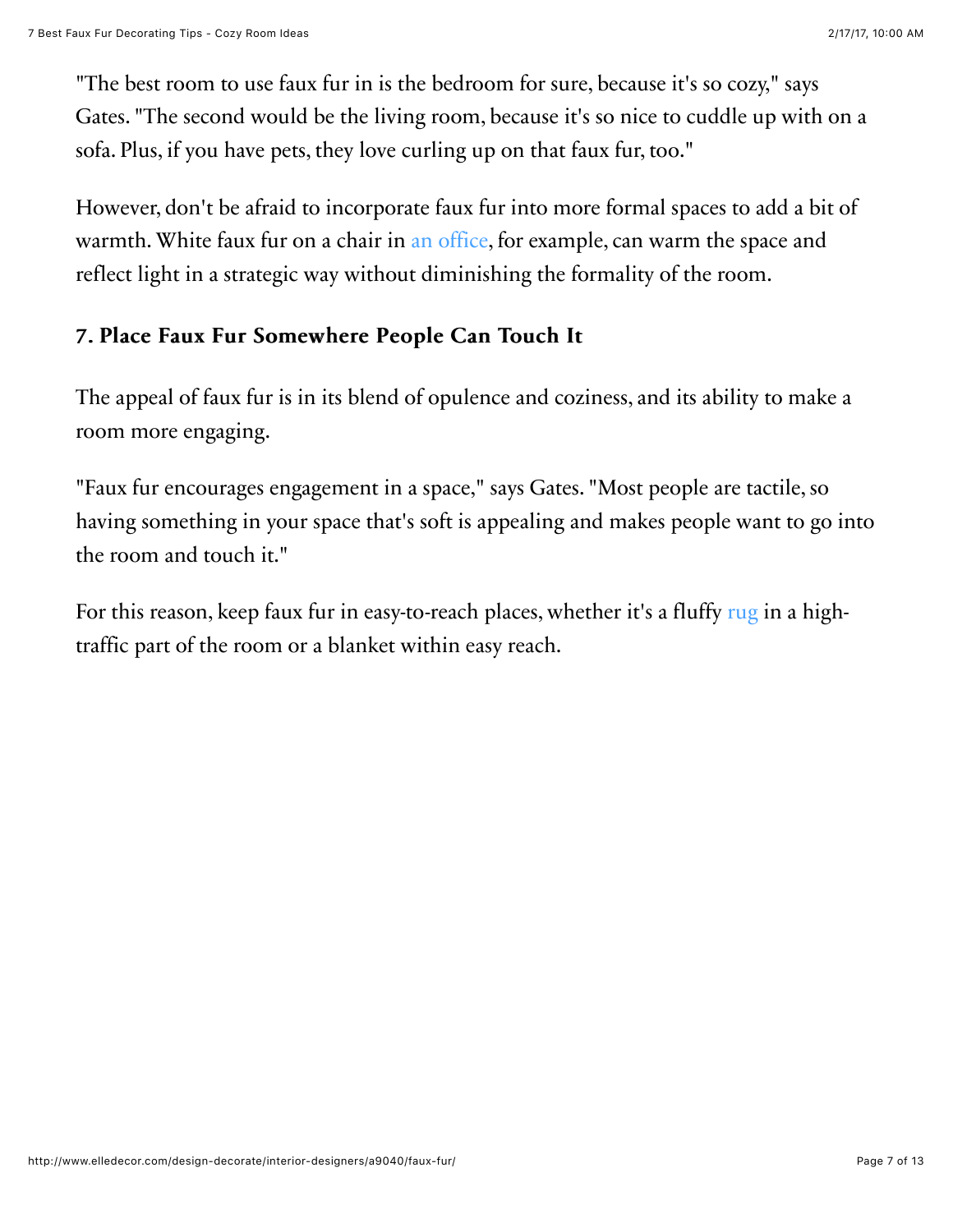Courtesy of Jessica McClendon

*Designed by Jessica McClendon.*

### 8. Check If It Is Washable

You can wash most faux fur in cold water and hang to dry, but it's still a good idea to check what care will entail.

 $\mathcal{P}$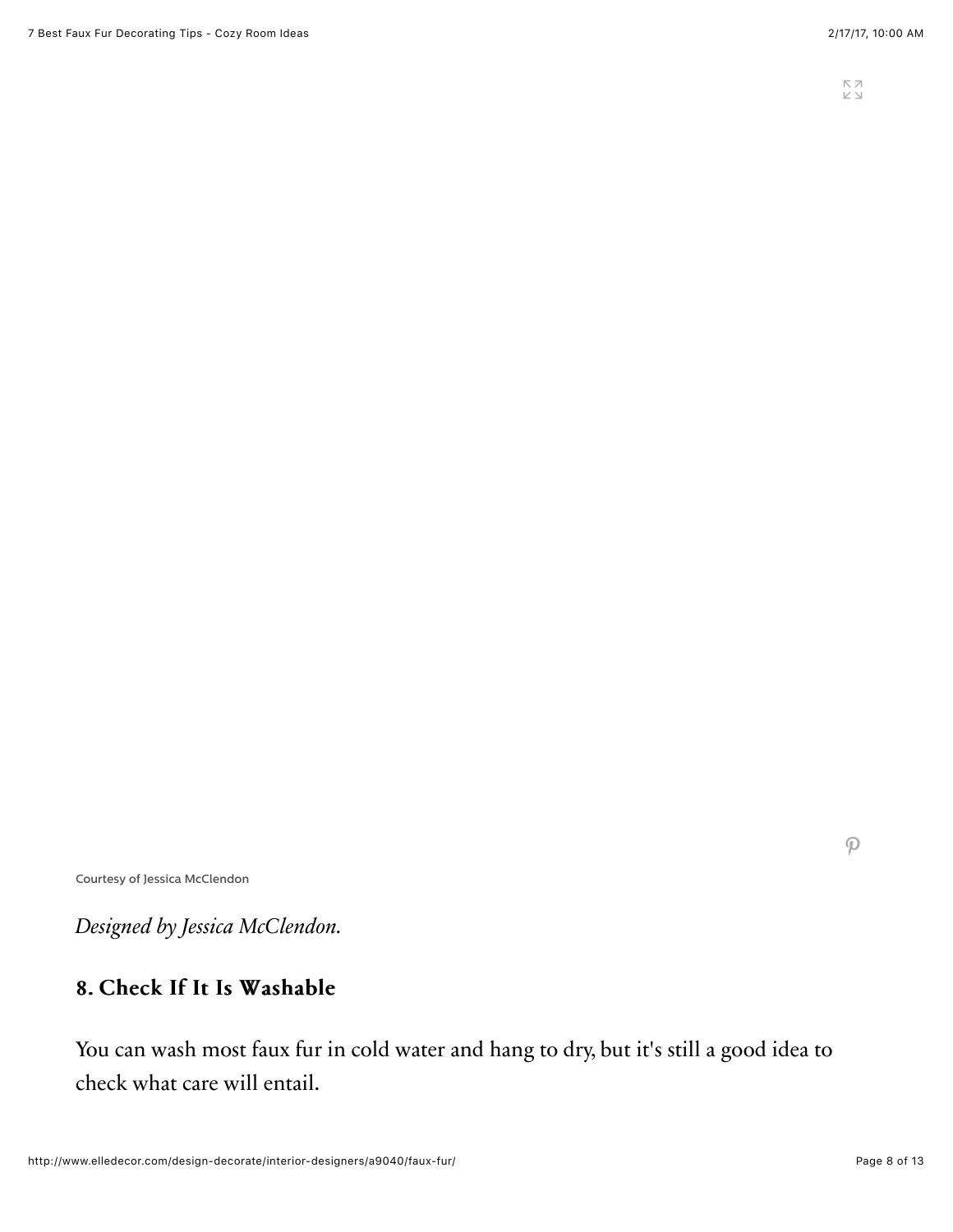"If you can't wash it, you're probably going to throw it away after a while," says Gates. "It shouldn't be anything you can't use, so look at how to maintain it. If you can't take care of it, it's just going to fall apart."

Michael Partenio

*Designed by Erin Gates.*

 $\mathcal{P}$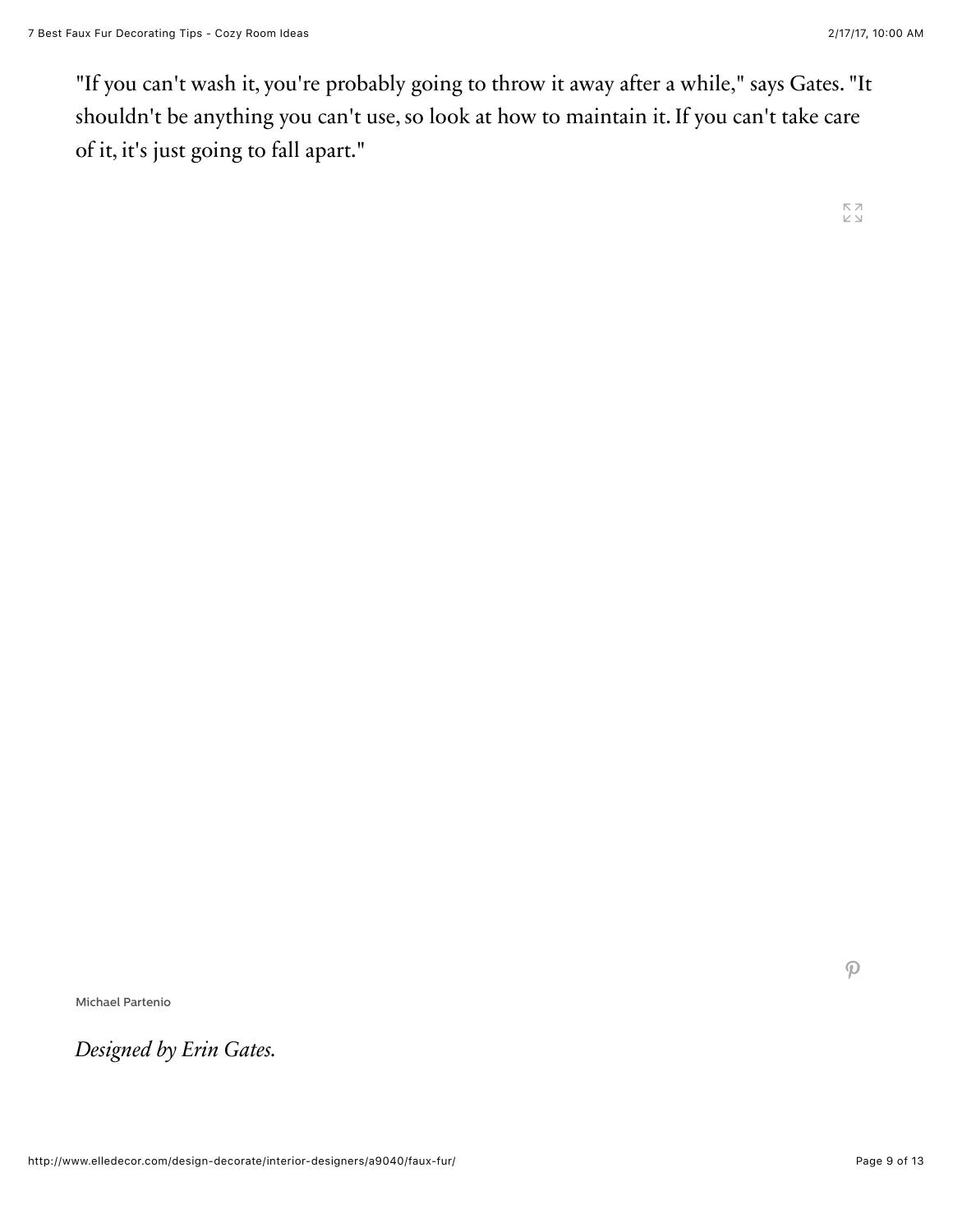#### ADVERTISEMENT - CONTINUE READING BELOW

# *More From Around The Web* [Sponsored Links by Dering Hall](https://deringhall.com/?utm_campaign=ed-widget-homepage&utm_content=sponsored-link&utm_medium=referral&utm_source=elle-decor-widget)

### **[6 DESIGN RULES TO BREAK](https://deringhall.com/daily-features/contributors/dering-hall/6-design-rules-to-break-according-to-top-designers?utm_campaign=ed-widget-6-design-rules-to-break-according-to-top-designerst&utm_medium=referral&utm_source=elle-decor-widget&utm_content=5)**

Sponsored by Dering Hall

### **[SHOP THE FINEST PRODUCTS](https://deringhall.com/collections/upholstered-living-room-chairs?utm_campaign=ed-widget-shop-the-finest-products&utm_medium=referral&utm_source=elle-decor-widget&utm_content=5)**

Sponsored by Dering Hall

#### **[TOP DESIGNER PORTFOLIOS](https://deringhall.com/design-professionals?utm_campaign=ed-widget-design-professionals&utm_medium=referral&utm_source=elle-decor-widget&utm_content=5)**

Sponsored by Dering Hall

#### **[8 BEST GREEN PAINT COLORS](https://deringhall.com/daily-features/contributors/dering-hall/8-designers-on-their-favorite-green-paint-colors?utm_campaign=ed-widget-8-designers-on-their-favorite-green-paint-colors&utm_medium=referral&utm_source=elle-decor-widget&utm_content=5)**

Sponsored by Dering Hall

# MORE FROM *[STYLE YOUR HOME](http://www.elledecor.com/style-your-home/)*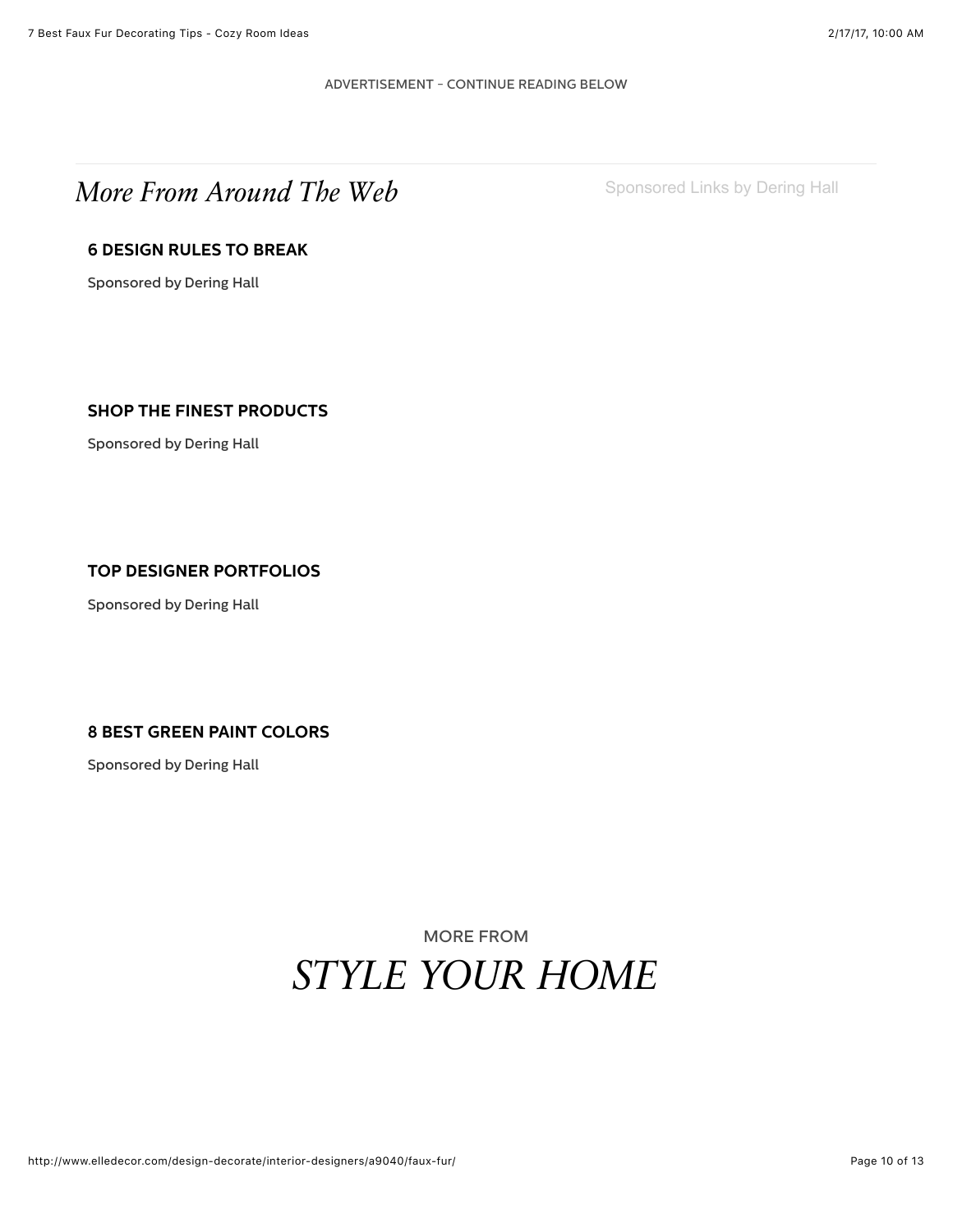#### **[10 WAYS TO CREATE ECLECTIC STYLE WITH SOUVENIRS](http://www.elledecor.com/design-decorate/interior-designers/g3368/worldy-eclectic-style/) [SHOULD YOU BUY ART ONLINE?](http://www.elledecor.com/design-decorate/a9151/how-to-buy-art-online-artsy/)**

ADVERTISEMENT - CONTINUE READING BELOW  $\triangleright$ 

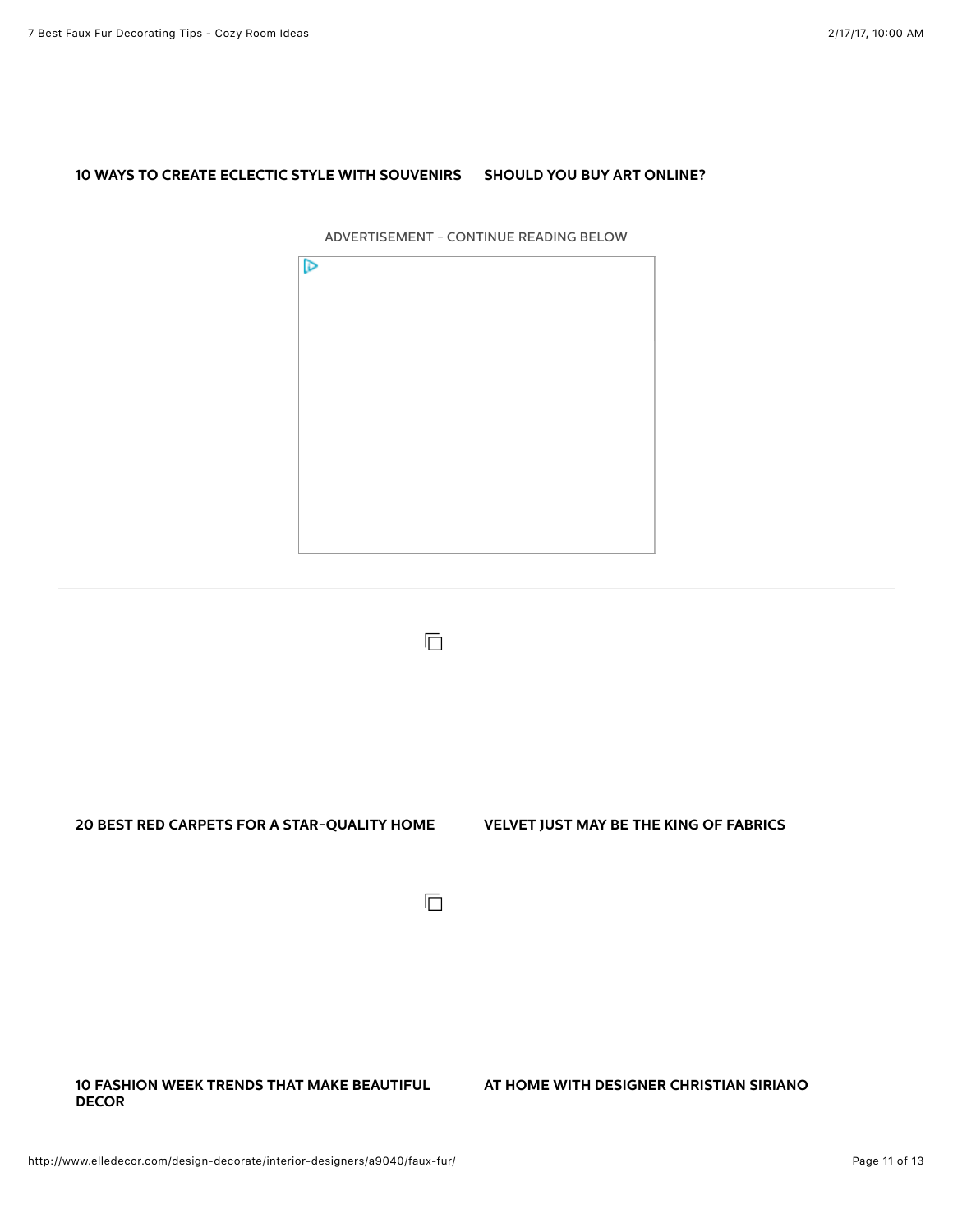#### **[7 STORES TO VISIT BEFORE DECORATING YOUR HOME](http://www.elledecor.com/design-decorate/room-ideas/g3203/retail-design/) [10 UNIQUE COFFEE TABLE BOOKS TO UP YOUR STYLE](http://www.elledecor.com/shopping/home-accessories/g3242/unique-coffee-table-books/)**

**[12 CHIC WAYS TO INCORPORATE MARBLE INTO YOUR](http://www.elledecor.com/design-decorate/trends/g3237/marble-home-decor-ideas/) HOME**

**[HOUSE TOUR: WHITE WALLS HAVE NO PLACE IN THIS](http://www.elledecor.com/design-decorate/house-interiors/a8881/beautiful-new-york-apartment/) PAD**

#### ADVERTISEMENT - CONTINUE READING BELOW



**GAME**